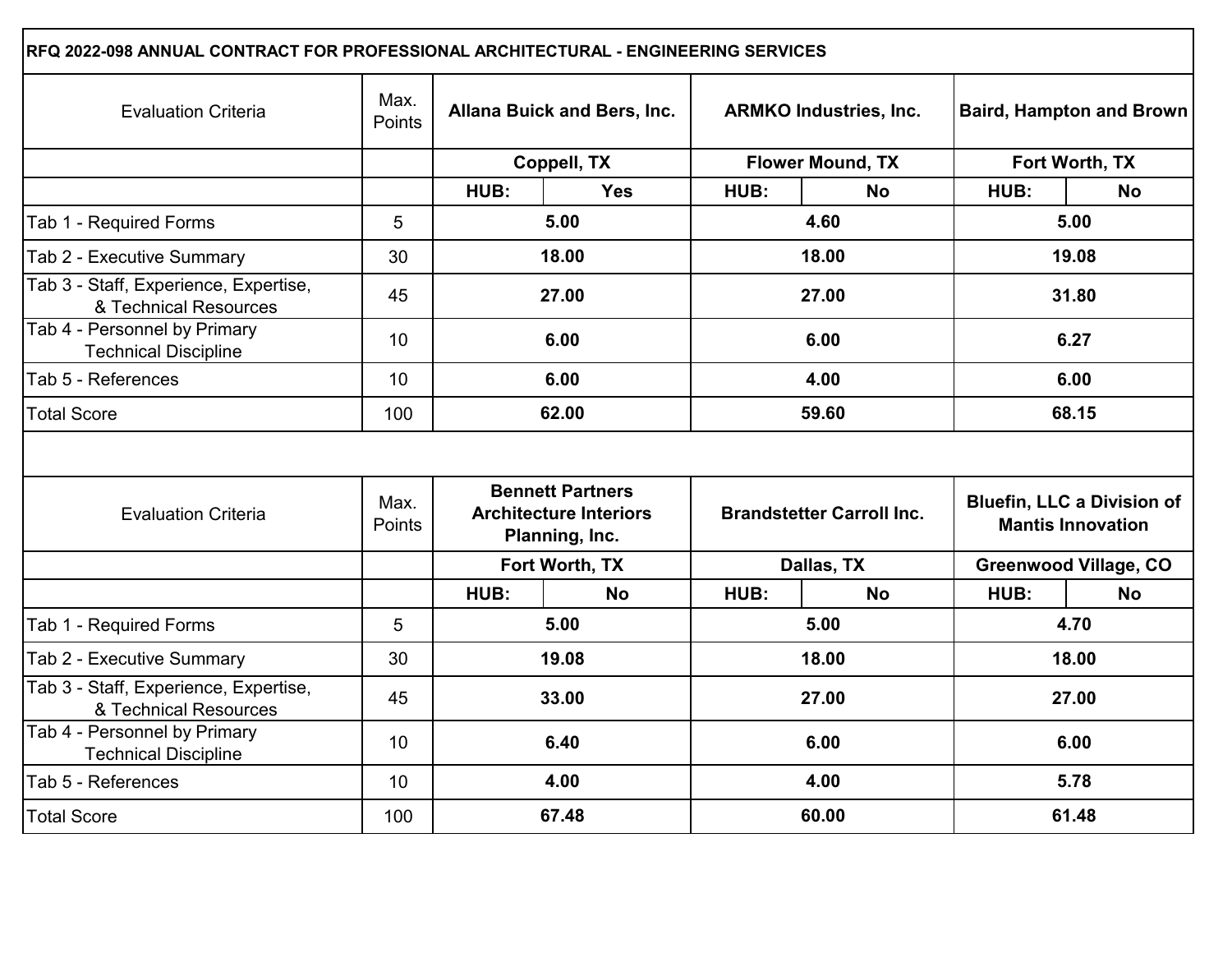| RFQ 2022-098 ANNUAL CONTRACT FOR PROFESSIONAL ARCHITECTURAL - ENGINEERING SERVICES |                 |                                                |            |                                       |                |                                      |                |  |
|------------------------------------------------------------------------------------|-----------------|------------------------------------------------|------------|---------------------------------------|----------------|--------------------------------------|----------------|--|
| <b>Evaluation Criteria</b>                                                         | Max.<br>Points  | <b>CMJ Engineering and</b><br>Testing, Inc.    |            | <b>Elements of Architecture, Inc.</b> |                | Frank W. Neal &<br><b>Associates</b> |                |  |
|                                                                                    |                 | Fort Worth, TX                                 |            |                                       | Fort Worth, TX |                                      | Fort Worth, TX |  |
|                                                                                    |                 | HUB:                                           | <b>No</b>  | HUB:                                  | <b>Yes</b>     | HUB:                                 | <b>No</b>      |  |
| Tab 1 - Required Forms                                                             | 5               | 5.00                                           |            | 5.00                                  |                | 5.00                                 |                |  |
| Tab 2 - Executive Summary                                                          | 30              |                                                | 18.00      |                                       | 19.40          |                                      | 18.00          |  |
| Tab 3 - Staff, Experience, Expertise,<br>& Technical Resources                     | 45              |                                                | 27.00      |                                       | 33.00          | 30.00                                |                |  |
| Tab 4 - Personnel by Primary<br><b>Technical Discipline</b>                        | 10 <sup>°</sup> |                                                | 6.00       | 6.53                                  |                | 6.00                                 |                |  |
| Tab 5 - References                                                                 | 10 <sup>°</sup> | 5.89                                           |            | 2.00                                  |                | 5.78                                 |                |  |
| <b>Total Score</b>                                                                 | 100             | 61.89                                          |            | 65.93                                 |                | 64.78                                |                |  |
| <b>Evaluation Criteria</b>                                                         | Max.<br>Points  | M. Arthur Gensler, Jr., &<br><b>Associates</b> |            | <b>GSBS Architects</b>                |                | <b>Halbach-Dietz Architects</b>      |                |  |
|                                                                                    |                 |                                                | Dallas, TX | Fort Worth, TX                        |                | Fort Worth, TX                       |                |  |
|                                                                                    |                 | HUB:                                           | <b>No</b>  | HUB:                                  | <b>No</b>      | HUB:                                 | <b>Yes</b>     |  |
| Tab 1 - Required Forms                                                             | 5               |                                                | 5.00       | 4.50                                  |                | 4.92                                 |                |  |
| Tab 2 - Executive Summary                                                          | 30              | 18.00                                          |            | 21.24                                 |                | 18.00                                |                |  |
| Tab 3 - Staff, Experience, Expertise,<br>& Technical Resources                     | 45              | 27.00                                          |            | 31.80                                 |                | 28.20                                |                |  |
| Tab 4 - Personnel by Primary<br><b>Technical Discipline</b>                        | 10 <sup>°</sup> | 6.00                                           |            | 6.27                                  |                | 6.00                                 |                |  |
| Tab 5 - References                                                                 | 10 <sup>°</sup> |                                                | 1.78       | 6.00                                  |                | 4.00                                 |                |  |
| <b>Total Score</b>                                                                 | 100             | 57.78                                          |            | 69.81                                 |                | 61.12                                |                |  |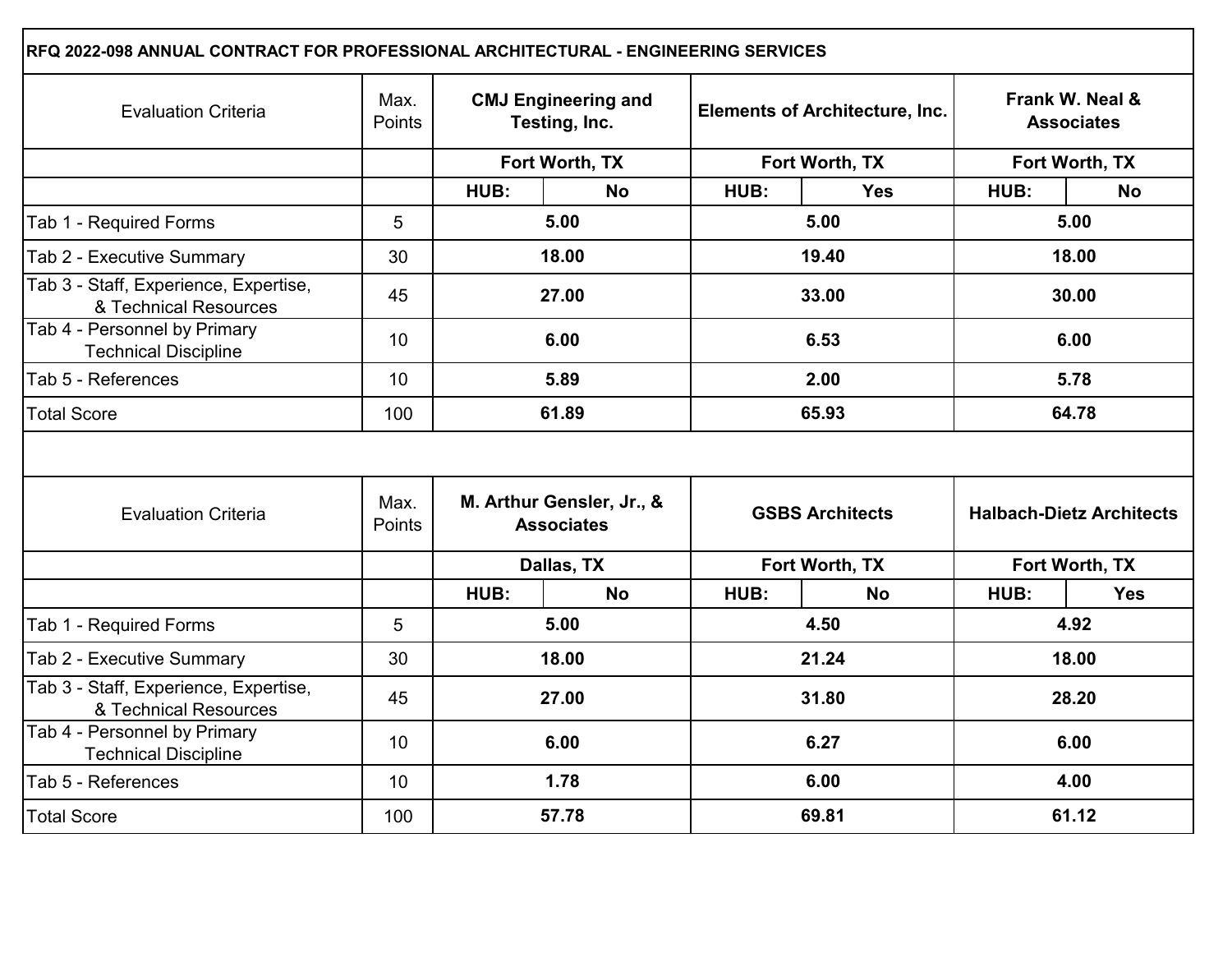| RFQ 2022-098 ANNUAL CONTRACT FOR PROFESSIONAL ARCHITECTURAL - ENGINEERING SERVICES |                |                                                                     |             |                                                  |                |                                                          |            |  |
|------------------------------------------------------------------------------------|----------------|---------------------------------------------------------------------|-------------|--------------------------------------------------|----------------|----------------------------------------------------------|------------|--|
| <b>Evaluation Criteria</b>                                                         | Max.<br>Points | <b>Hahnfeld Associates,</b><br><b>Architects and Planners, Inc.</b> |             | Huitt-Zollars, Inc.                              |                | <b>IN2 Architecture</b>                                  |            |  |
|                                                                                    |                | Fort Worth, TX                                                      |             |                                                  | Fort Worth, TX |                                                          | Dallas, TX |  |
|                                                                                    |                | HUB:                                                                | <b>No</b>   | HUB:                                             | <b>No</b>      | HUB:                                                     | <b>Yes</b> |  |
| Tab 1 - Required Forms                                                             | 5              | 5.00                                                                |             | 5.00                                             |                |                                                          | 5.00       |  |
| Tab 2 - Executive Summary                                                          | 30             |                                                                     | 19.08       |                                                  | 18.60          |                                                          | 18.00      |  |
| Tab 3 - Staff, Experience, Expertise,<br>& Technical Resources                     | 45             |                                                                     | 31.80       |                                                  | 30.00          |                                                          | 27.00      |  |
| Tab 4 - Personnel by Primary<br><b>Technical Discipline</b>                        | 10             |                                                                     | 6.00        |                                                  | 6.00           | 6.00                                                     |            |  |
| Tab 5 - References                                                                 | 10             | 3.78                                                                |             | 5.11                                             |                | 6.00                                                     |            |  |
| <b>Total Score</b>                                                                 | 100            | 65.66                                                               |             | 64.71                                            |                | 62.00                                                    |            |  |
| <b>Evaluation Criteria</b>                                                         | Max.<br>Points | Johnston, LLC                                                       |             | Kai/Alliance, LC dba KAI<br>Design dba KAI Texas |                | Komatsu/Rangel, Inc., dba<br><b>Komatsu Architecture</b> |            |  |
|                                                                                    |                |                                                                     | Houston, TX | Irving, TX                                       |                | Fort Worth, TX                                           |            |  |
|                                                                                    |                | HUB:                                                                | <b>No</b>   | HUB:                                             | <b>Yes</b>     | HUB:                                                     | <b>Yes</b> |  |
| Tab 1 - Required Forms                                                             | 5              |                                                                     | 5.00        | 5.00                                             |                | 4.94                                                     |            |  |
| Tab 2 - Executive Summary                                                          | 30             |                                                                     | 18.00       | 18.60                                            |                | 18.60                                                    |            |  |
| Tab 3 - Staff, Experience, Expertise,<br>& Technical Resources                     | 45             | 29.40                                                               |             | 28.80                                            |                | 30.00                                                    |            |  |
| Tab 4 - Personnel by Primary<br><b>Technical Discipline</b>                        | 10             | 6.00                                                                |             | 6.00                                             |                | 6.00                                                     |            |  |
| Tab 5 - References                                                                 | 10             |                                                                     | 6.00        | 3.89                                             |                | 4.00                                                     |            |  |
| <b>Total Score</b>                                                                 | 100            | 64.40                                                               |             | 62.29                                            |                | 63.54                                                    |            |  |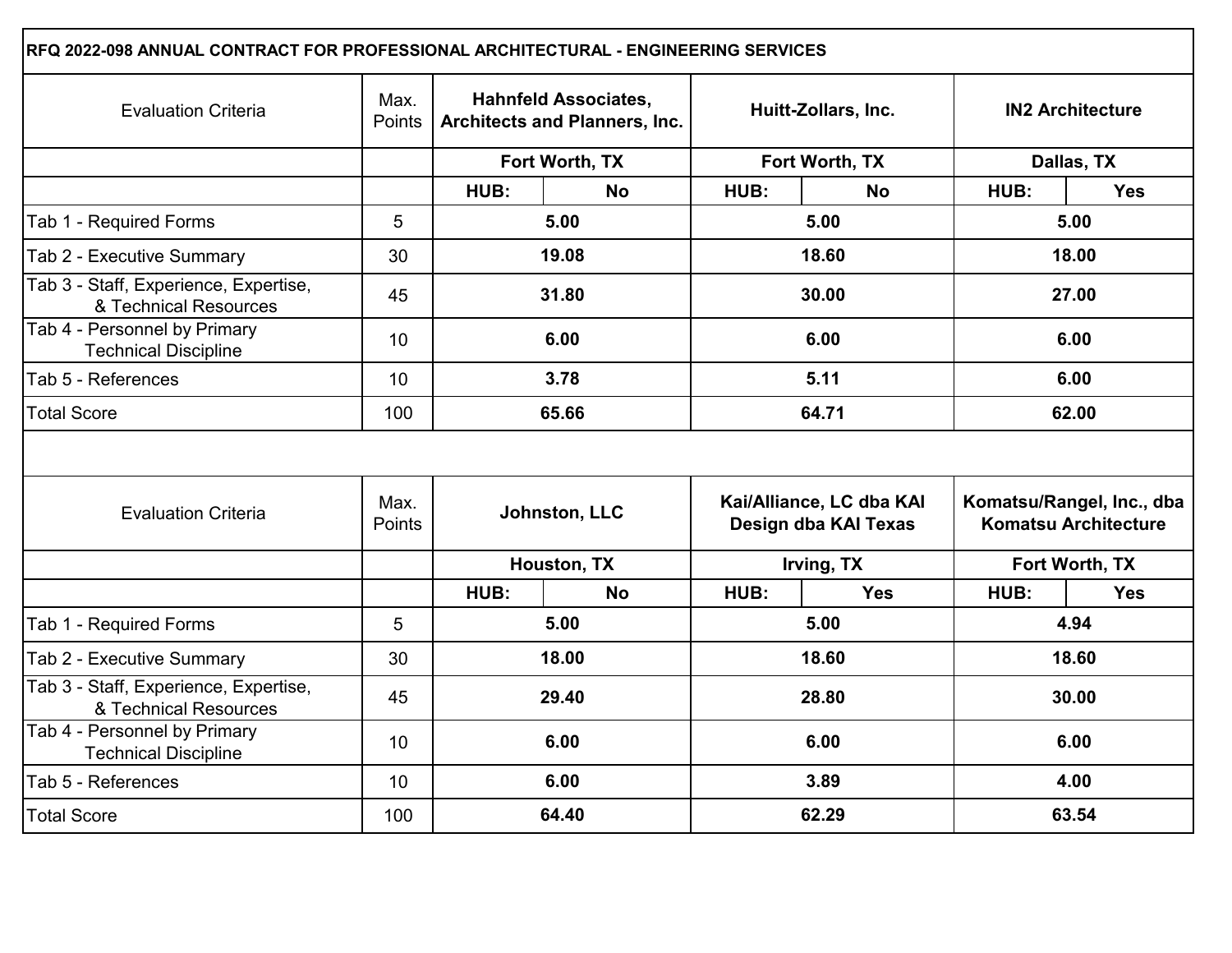| RFQ 2022-098 ANNUAL CONTRACT FOR PROFESSIONAL ARCHITECTURAL - ENGINEERING SERVICES |                                                                          |                                              |                                                 |                            |                                |                                          |                |  |
|------------------------------------------------------------------------------------|--------------------------------------------------------------------------|----------------------------------------------|-------------------------------------------------|----------------------------|--------------------------------|------------------------------------------|----------------|--|
| <b>Evaluation Criteria</b>                                                         | Max.<br>Points                                                           | <b>LBL Architects, Inc.</b><br>Arlington, TX |                                                 | Level 5 Architecture, PLLC |                                | <b>MEP Consulting Engineers,</b><br>Inc. |                |  |
|                                                                                    |                                                                          |                                              |                                                 |                            | <b>Mansfield, TX</b>           | Fort Worth, TX                           |                |  |
|                                                                                    |                                                                          | HUB:                                         | <b>No</b>                                       | HUB:                       | <b>No</b>                      | HUB:                                     | <b>Yes</b>     |  |
| Tab 1 - Required Forms                                                             | 5                                                                        | 5.00                                         |                                                 | 5.00                       |                                |                                          | 5.00           |  |
| Tab 2 - Executive Summary                                                          | 30                                                                       |                                              | 18.48                                           |                            | 18.00                          |                                          | 18.00          |  |
| Tab 3 - Staff, Experience, Expertise,<br>& Technical Resources                     | 45                                                                       |                                              | 33.00                                           |                            | 27.00                          |                                          | 28.80          |  |
| Tab 4 - Personnel by Primary<br><b>Technical Discipline</b>                        | 10 <sup>°</sup>                                                          | 6.00                                         |                                                 | 6.00                       |                                | 6.00                                     |                |  |
| Tab 5 - References                                                                 | 10 <sup>°</sup>                                                          | 5.78                                         |                                                 | 2.00                       |                                | 3.11                                     |                |  |
| <b>Total Score</b>                                                                 | 100                                                                      | 68.26                                        |                                                 | 58.00                      |                                | 60.91                                    |                |  |
| <b>Evaluation Criteria</b>                                                         | <b>Oxley Williams Tharp</b><br>Max.<br>Points<br><b>Architects, PLLC</b> |                                              | <b>Priority Power Management,</b><br><b>LLC</b> |                            | <b>RPGA Design Group, Inc.</b> |                                          |                |  |
|                                                                                    |                                                                          | Fort Worth, TX                               |                                                 | Arlington, TX              |                                |                                          | Fort Worth, TX |  |
|                                                                                    |                                                                          | HUB:                                         | <b>No</b>                                       | HUB:                       | <b>No</b>                      | HUB:                                     | <b>Yes</b>     |  |
| Tab 1 - Required Forms                                                             | 5                                                                        |                                              | 5.00                                            | 5.00                       |                                | 5.00                                     |                |  |
| Tab 2 - Executive Summary                                                          | 30                                                                       | 18.00                                        |                                                 | 18.00                      |                                | 18.00                                    |                |  |
| Tab 3 - Staff, Experience, Expertise,<br>& Technical Resources                     | 45                                                                       | 27.00                                        |                                                 | 27.00                      |                                | 27.00                                    |                |  |
| Tab 4 - Personnel by Primary<br><b>Technical Discipline</b>                        | 10 <sup>°</sup>                                                          | 6.00                                         |                                                 | 6.00                       |                                | 6.00                                     |                |  |
| Tab 5 - References                                                                 | 10 <sup>°</sup>                                                          |                                              | 10.00                                           |                            | 6.00                           |                                          | 6.89           |  |
| <b>Total Score</b>                                                                 | 100                                                                      | 66.00                                        |                                                 |                            | 62.00                          |                                          | 62.89          |  |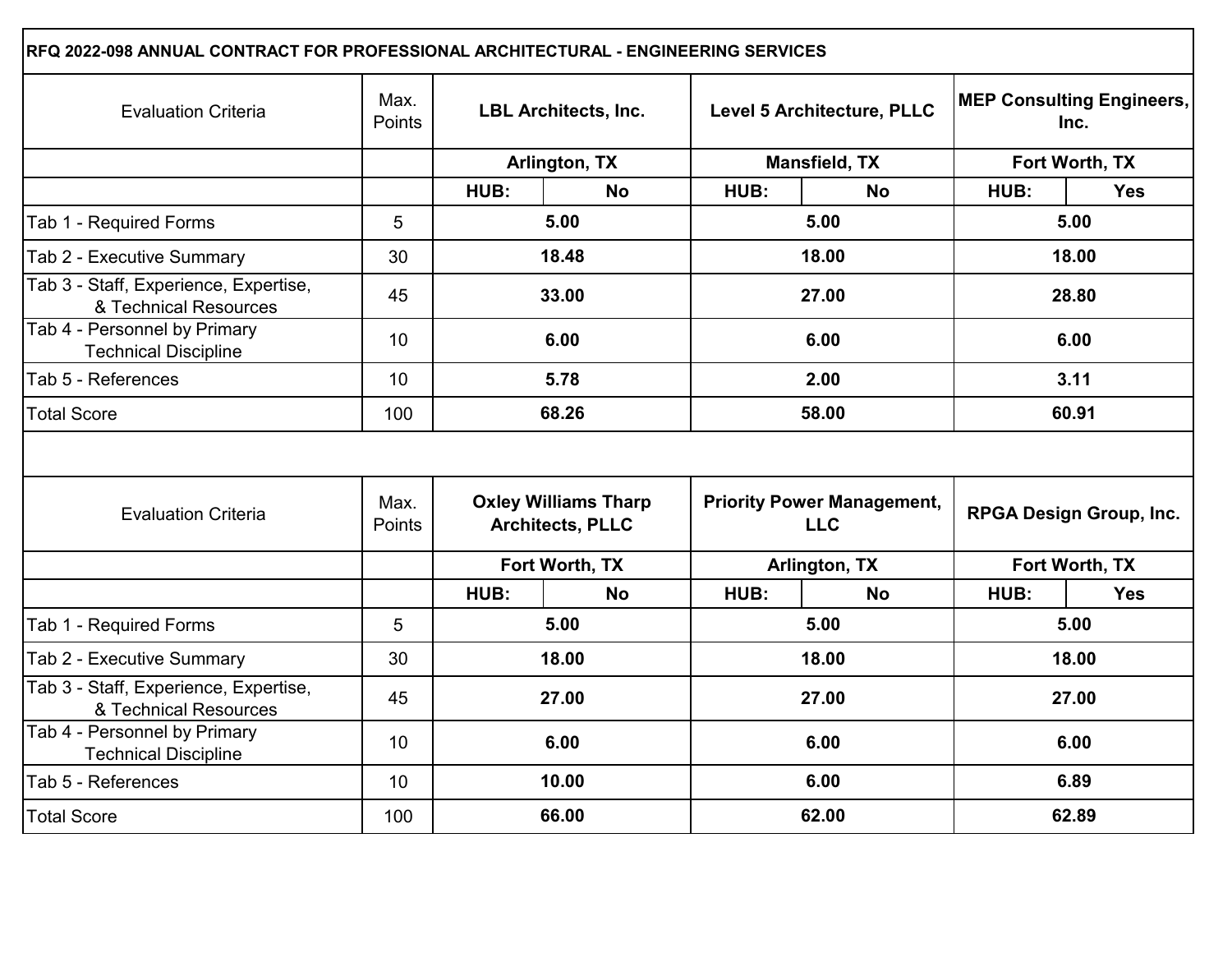| RFQ 2022-098 ANNUAL CONTRACT FOR PROFESSIONAL ARCHITECTURAL - ENGINEERING SERVICES |                 |                                                |                       |                                 |                |                                                |           |  |
|------------------------------------------------------------------------------------|-----------------|------------------------------------------------|-----------------------|---------------------------------|----------------|------------------------------------------------|-----------|--|
| <b>Evaluation Criteria</b>                                                         | Max.<br>Points  | The Chadwell Group, LP dba<br><b>ROOFTECH</b>  |                       | <b>Summit Consultants, Inc.</b> |                | <b>Terracon Consultants, Inc.</b>              |           |  |
|                                                                                    |                 |                                                | Fort Worth, TX        |                                 | Fort Worth, TX | Dallas, TX                                     |           |  |
|                                                                                    |                 | HUB:                                           | <b>Yes</b>            | HUB:                            | <b>No</b>      | HUB:                                           | <b>No</b> |  |
| Tab 1 - Required Forms                                                             | 5               | 5.00                                           |                       | 5.00                            |                |                                                | 5.00      |  |
| Tab 2 - Executive Summary                                                          | 30              |                                                | 18.00                 |                                 | 18.00          |                                                | 18.00     |  |
| Tab 3 - Staff, Experience, Expertise,<br>& Technical Resources                     | 45              |                                                | 27.00                 |                                 | 28.20          |                                                | 28.80     |  |
| Tab 4 - Personnel by Primary<br><b>Technical Discipline</b>                        | 10 <sup>1</sup> |                                                | 6.00                  |                                 | 6.00           |                                                | 6.00      |  |
| Tab 5 - References                                                                 | 10 <sup>1</sup> | 4.00                                           |                       | 5.78                            |                | 3.89                                           |           |  |
| <b>Total Score</b>                                                                 | 100             | 60.00                                          |                       | 62.98                           |                | 61.69                                          |           |  |
| <b>Evaluation Criteria</b>                                                         | Max.<br>Points  | Wrightson, Johnson, Haddon<br>& Williams, Inc. |                       | Yaggi Engineering, Inc.         |                | Parkhill dba Parkhill, Smith<br>& Cooper, Inc. |           |  |
|                                                                                    |                 |                                                | <b>Carrollton, TX</b> | Arlington, TX                   |                | Lubbock, TX                                    |           |  |
|                                                                                    |                 | HUB:                                           | <b>No</b>             | HUB:                            | <b>Yes</b>     | HUB:                                           | <b>No</b> |  |
| Tab 1 - Required Forms                                                             | 5               |                                                | 4.60                  | 5.00                            |                | 5.00                                           |           |  |
| Tab 2 - Executive Summary                                                          | 30              |                                                | 18.00                 | 18.00                           |                | 18.00                                          |           |  |
| Tab 3 - Staff, Experience, Expertise,<br>& Technical Resources                     | 45              | 27.00                                          |                       | 27.00                           |                | 31.80                                          |           |  |
| Tab 4 - Personnel by Primary<br><b>Technical Discipline</b>                        | 10 <sup>°</sup> | 6.00                                           |                       | 6.00                            |                | 6.27                                           |           |  |
| Tab 5 - References                                                                 | 10 <sup>1</sup> | 5.33                                           |                       | 8.00                            |                | 2.00                                           |           |  |
| <b>Total Score</b>                                                                 | 100             | 60.93                                          |                       | 64.00                           |                | 63.07                                          |           |  |